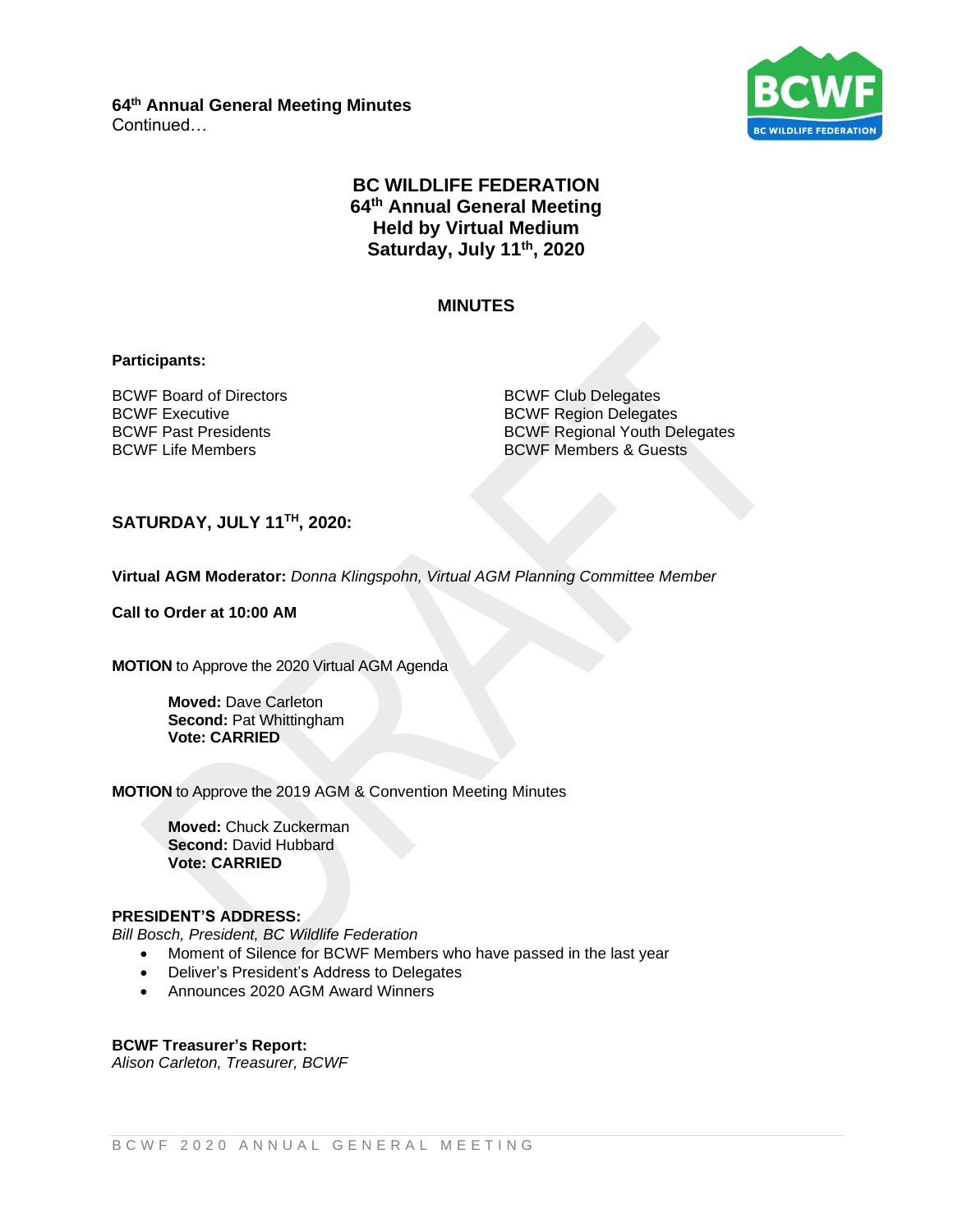# **64th Annual General Meeting Minutes**

Continued…



**MOTION** to Approve the 2019 Auditor

**Moved:** Alison Carleton **Seconded:** Harvey Andrusak **Vote: CARRIED**

# **EXECUTIVE COMMITTEE Q&A**

*Bill Bosch, President Dave Carleton, Vice President Chuck Zuckerman, Vice President Alison Carleton, Treasurer Harvey Andrusak, Past President Jesse Zeman, Director, Fish & Wildlife Restoration Program Gerry Paille, President, Region 7B & Wildlife Allocation Committee Chair Tina Coleman, Director, Corporate Operations*

#### **RESOLUTIONS:**

*Mark McDonald, President, Region 2 & Resolutions Committee Member, BCWF*

• The Chair noted the presence of the Parliamentarian Richard Cole is in attendance

#### **Resolution Procedures:**

- Voting Delegates present **66**, Quorum reached.
- 2 draft resolutions in total.
- Scrutineers Appointed

All questions should be addressed to the Chair. Address your name and club affiliation when speaking on the microphone.

# **2. EMERGENCY FISH CULTURE INTERVENTION FOR INTERIOR FRASER STEELHEAD**

**THEREFORE BE IT RESOLVED THAT:** The B.C. Wildlife Federation lobby provincial and federal fisheries managers to cooperate to immediately implement an "Emergency Fish Culture Intervention" program for Interior Fraser Steelhead as the only current viable option to safeguard the 2019/2020 brood year and future brood years. This measure should be developed in conjunction with input from organizations such as the Pacific Salmon Foundation.

# **AMENDED RESOLUTION:**

**THEREFORE BE IT RESOLVED THAT:** The B.C. Wildlife Federation request provincial and federal fisheries managers to cooperate to immediately implement an "Emergency Fish Culture Intervention" program for Interior Fraser Steelhead as the only current viable option to safeguard the 2019/2020 brood year and future brood years. This measure should be developed in conjunction with input from organizations such as the Pacific Salmon Foundation.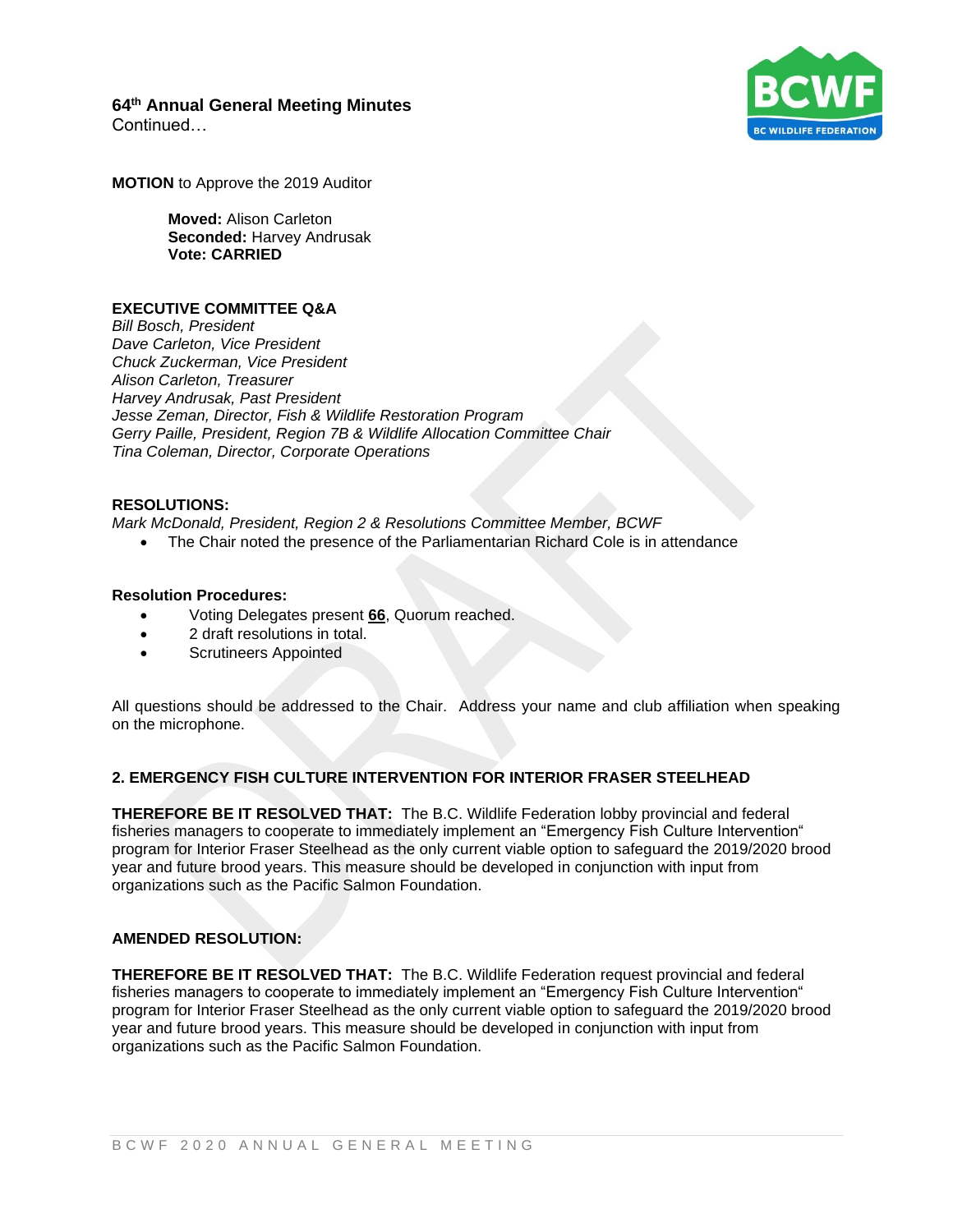#### **64th Annual General Meeting Minutes Continued**



**MOTION** to Approve the Amendment:

**Moved:** Thomas Koester **Seconded:** Raelene Paille **Vote: CARRIED**

**MOTION** to Approve the Amended Resolution:

**Moved:** Sandy McDonald **Seconded:** Mike Fowler **Vote: CARRIED**

# **Disposition of motion** is **PASSED**

#### **15. FIREARMS BUY-BACK PROGRAM WITHDRAWAL**

**THEREFORE BE IT RESOLVED** That the BC Wildlife Federation requests that the Federal Government withdraw this program and spend the required funding on supporting more police activity to counter gang violence, strengthen border security to catch smuggled firearms, and provide federal, provincial, and municipal politicians with greater knowledge of the benefits of lawful firearms ownership.

**MOTION** to Approve the Resolution:

**Moved:** Doug Bancroft **Seconded:** Chuck Zuckerman **Vote: CARRIED**

# **Disposition of motion** is **PASSED**

#### **INTRODUCTION OF CANDIDATES:**

*Donna Klingspohn, Virtual AGM Planning Committee Member*

#### **Nomination for PRESIDENT (1):**

• Bill Bosch, Kelowna – Accept

# **Elected PRESIDENT (By Acclamation):**

• **Bill Bosch, Kelowna**

#### **Nomination for VICE PRESIDENT (2):**

- Dave Carleton, Summerland Accept
- Chuck Zuckerman, Burnaby Accept

# **Elected VICE PRESIDENT (By Acclamation):**

- **Dave Carleton, Summerland**
- **Chuck Zuckerman, Burnaby**